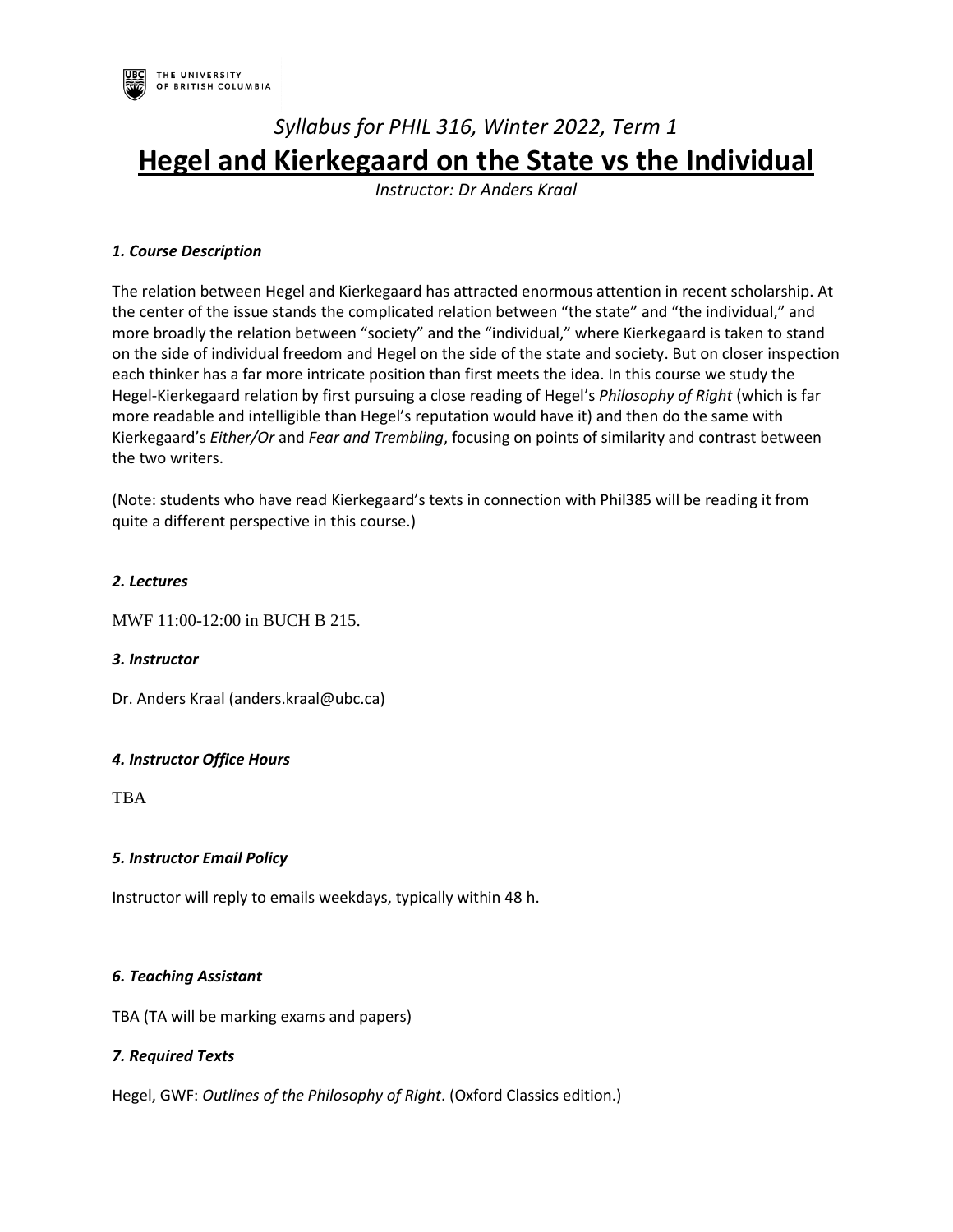Kierkegaard, S: *Either/Or*, trans. Hannay (Penguin edition). (Or any other edition.) Kierkegaard, S: *Fear and Trembling*, trans. Hannay (Penguin edition). (Or any other edition.)

\*The above books will be available in the UBC bookstore.

#### *8. Course Requirements*

| Assignment         | <b>Percentage Worth</b> |  |  |
|--------------------|-------------------------|--|--|
| In-Class Exam (x2) | 20% (x2)                |  |  |
| Take-Home Paper    | 20%                     |  |  |
| Final Exam         | 40%                     |  |  |

For dates, see the Schedule.

In the in-class exams you will be asked to provide answers to questions dealing with matters brought up in class prior to the date of the exam. If you miss the in-class exam you will automatically be assigned 0 points unless you provide the TA with an UBC Academic Calendar approved rationale for doing a makeup exam (this is to be provided within 1 week of the day of the exam).

In the take-home paper, you will be asked to write a 3-4 page text in response to one or more questions about material covered in class. The prompt for this paper will be posted on Canvas 1 week before the due date, and is to be submitted on Canvas. A missed assignment will automatically receive 0 points. Late assignments will not be accepted, unless you provide the TA with a UBC Academic Calendar approved rationale for an extended deadline (this is to be provided within 1 week of the day of the fixed deadline).

The final exam will be held during UBC's final examinations period. A missed final exam will be assigned a grade point of 0 unless an explanation is provided that is acceptable by the standards of the UBC Academic Calendar (in which case there will be opportunity for a make-up exam).

### *9. Lecture Recordings*

If the class is online, lectures will be recorded and uploaded for easy student access.

#### **10. Learning Outcomes**

At the end of the course the student will be expected to be familiar with some main ideas in Hegel's *Philosophy of Right* and Kierkegaard's *Either/Or* and *Fear and Trembling* as relates to the topic of "the relation between the state and the individual," and be able to provide critical reflection on the aforementioned ideas.

### *11. Marking Parameters*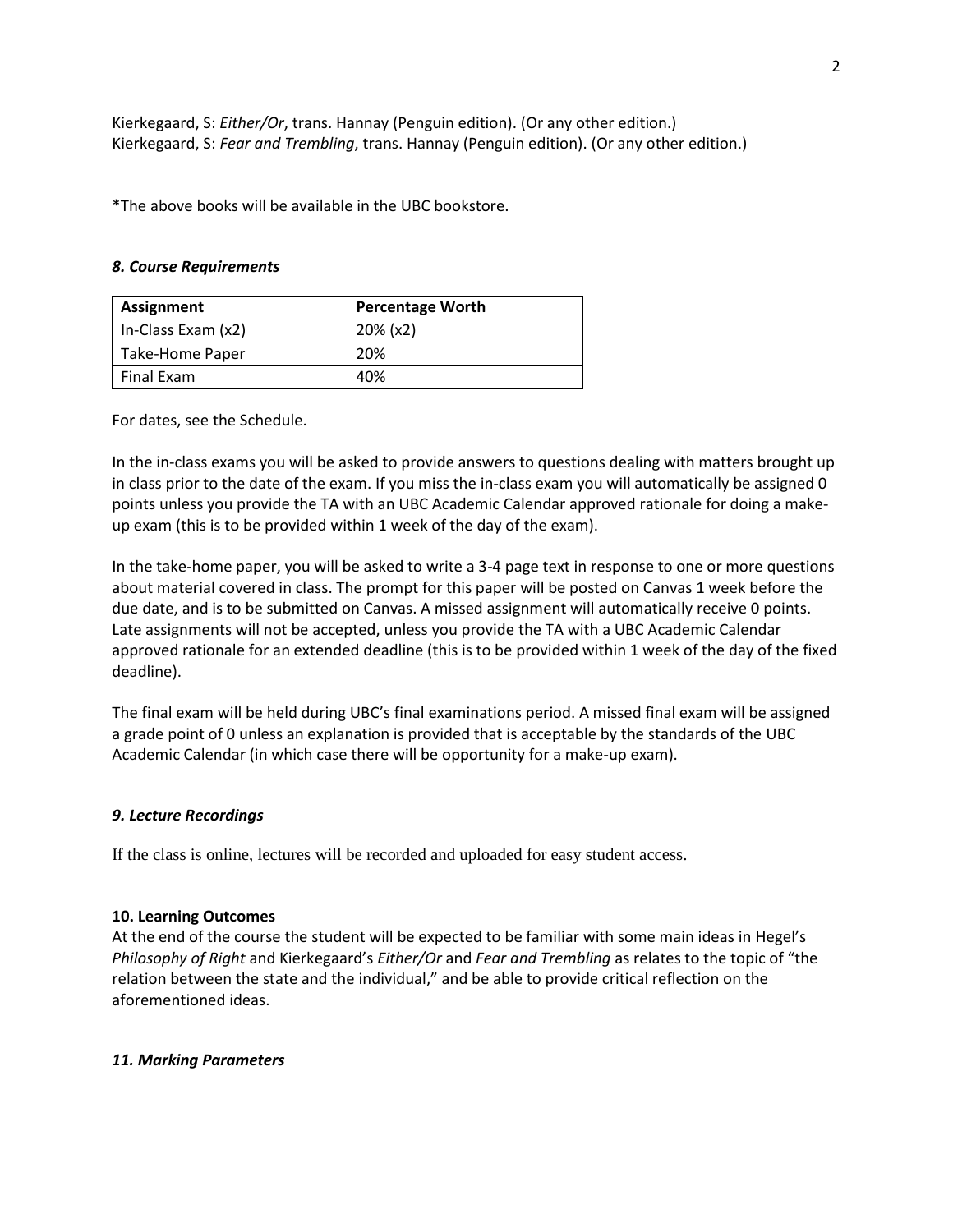Your mark in this course will be a function of three main factors: 1) your performance on the examinable momenta *relative to your peers*, 2) your comprehension of the course material, 3) demonstration of skill in assessing and evaluating philosophical ideas.

## *12. Marking Scale*

| $A+$  | 90-100% | $B+$ | 76-79% | $C+$ | 64-67% | D | 50-54% |
|-------|---------|------|--------|------|--------|---|--------|
| ΙA    | 85-89%  | В    | 72-75% |      | 60-63% |   | 0-49%  |
| $A -$ | 80-84%  | B-   | 68-71% |      | 55-59% |   |        |

The degree of difficulty on the examinable momenta will be set so as to *aim* at a class average outcome that by and large conforms to the department average for this course down the years, which is in the range 68%-75%, i.e., in the B/B- range. Upwards scaling may be used to this effect.

# *13. Policy on Review of Marked Work*

Marks on exams and papers will be posted on canvas. Feedback on expected outcomes of exams and papers will be provided (typically by the Instructor) in so-called Feedback Sessions. Any concerns about the marking of a paper or exam should be submitted to the marker (typically the TA) *via email*, and will be responded to (typically by the TA) *via email*.

## **14. Plagiarism (from the UBC Academic Calendar)**

Plagiarism, which is intellectual theft, occurs where an individual submits or presents the oral or written work of another person as his or her own. Scholarship quite properly rests upon examining and referring to the thoughts and writings of others. However, when another person's words (i.e. phrases, sentences, or paragraphs), ideas, or entire works are used, the author must be acknowledged in the text, in footnotes, in endnotes, or in another accepted form of academic citation. Where direct quotations are made, they must be clearly delineated (for example, within quotation marks or separately indented). Failure to provide proper attribution is plagiarism because it represents someone else's work as one's own. Plagiarism should not occur in submitted drafts or final works. A student who seeks assistance from a tutor or other scholastic aids must ensure that the work submitted is the student's own. Students are responsible for ensuring that any work submitted does not constitute plagiarism. Students who are in any doubt as to what constitutes plagiarism should consult their instructor before handing in any assignments. See als[o http://www.calendar.ubc.ca/Vancouver/index.cfm?tree=3,54,111,959](https://www.mail.ubc.ca/owa/redir.aspx?C=B-3ptwWTfR4VwFHemOMTx2sBIif-5klVD5WEO5CvwtMuOtEW5tLTCA..&URL=http%3a%2f%2fwww.calendar.ubc.ca%2fVancouver%2findex.cfm%3ftree%3d3%2c54%2c111%2c959)

### *16. UBC Values and Policies (from the UBC Academic Calendar)*

UBC provides resources to support student learning and to maintain healthy lifestyles but recognizes that sometimes crises arise and so there are additional resources to access including those for survivors of sexual violence. UBC values respect for the person and ideas of all members of the academic community. Harassment and discrimination are not tolerated nor is suppression of academic freedom. UBC provides appropriate accommodation for students with disabilities and for religious and cultural observances. UBC values academic honesty and students are expected to acknowledge the ideas